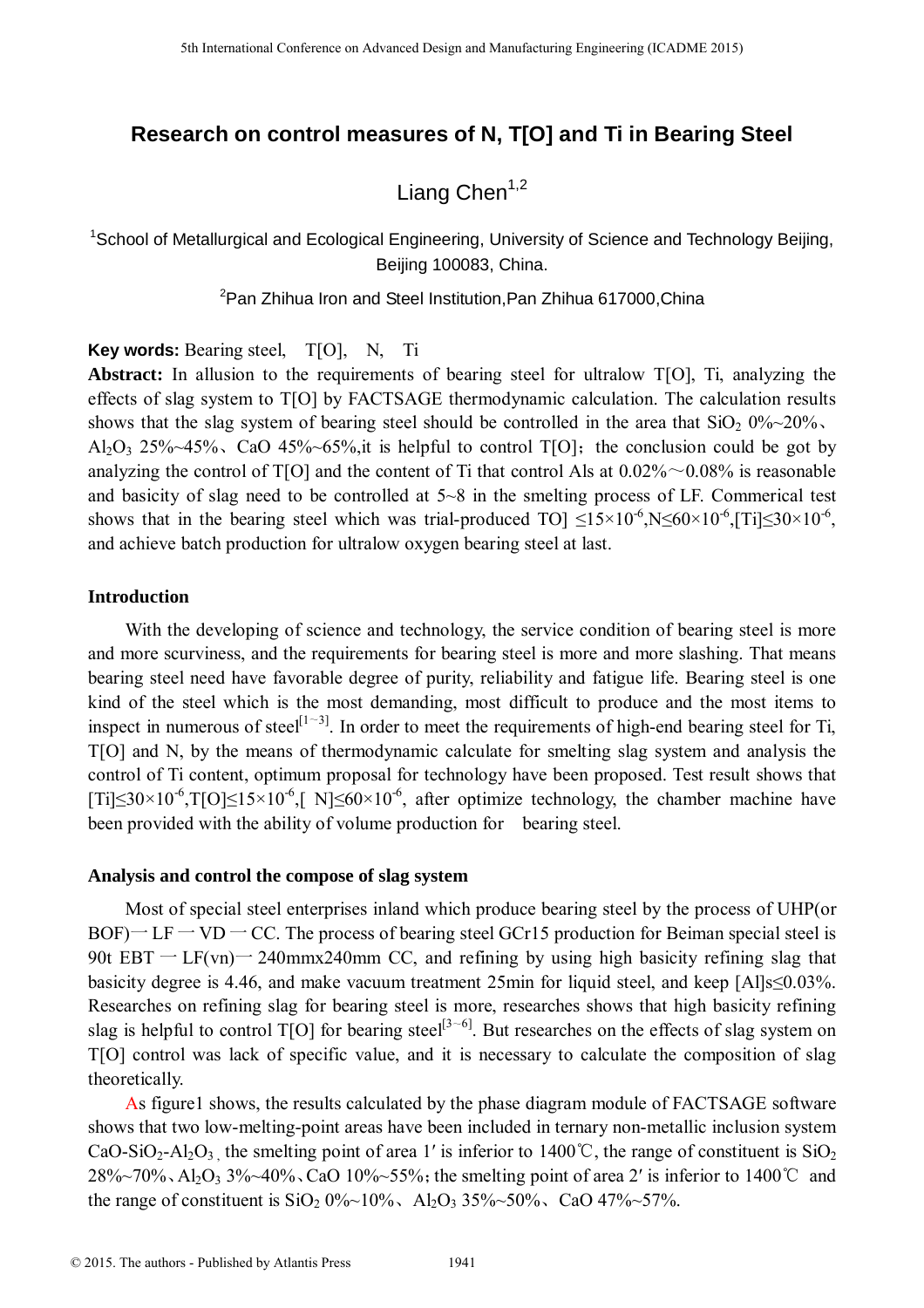

Fig1. CaO-SiO<sub>2</sub>-Al<sub>2</sub>O<sub>3</sub> ternary system phase-diagram calculated by FACTSAGE software Contour line of activity for a[O], a[Al] and a[Ca] have been shown as figure2, figure3 and

figure4 respectively. Flowing results could be got from figures:

(1) in order to realize the production of ultralow  $[O]$  and ultralow inclusions bearing steel, aluminium deosidation need to be taken, and slag system should be controlled to be calcium aluminate system which is low-melting-point, T[O] could be controlled about 1ppm theoretically.

(2) Als in steel need to be controlled  $\geq 0.01\%$ , considering the reactivity of liquid steel could not be balance in actual production, Als in liquid steel should be controlled above 0.002% for ultralow [O] bearing steel.

(3) The basis of low-melting-point calcium aluminate system( $\leq$ 1500°C) was: SiO<sub>2</sub> 0%~20%、Al<sub>2</sub>O<sub>3</sub>

25%~45%、CaO 45%~65%.

(4) Refining by using high basicity refining slag, the content of Ca in liquid steel controlled below 5ppm, and requirements could be met.



Fig2. Contour line of a[O]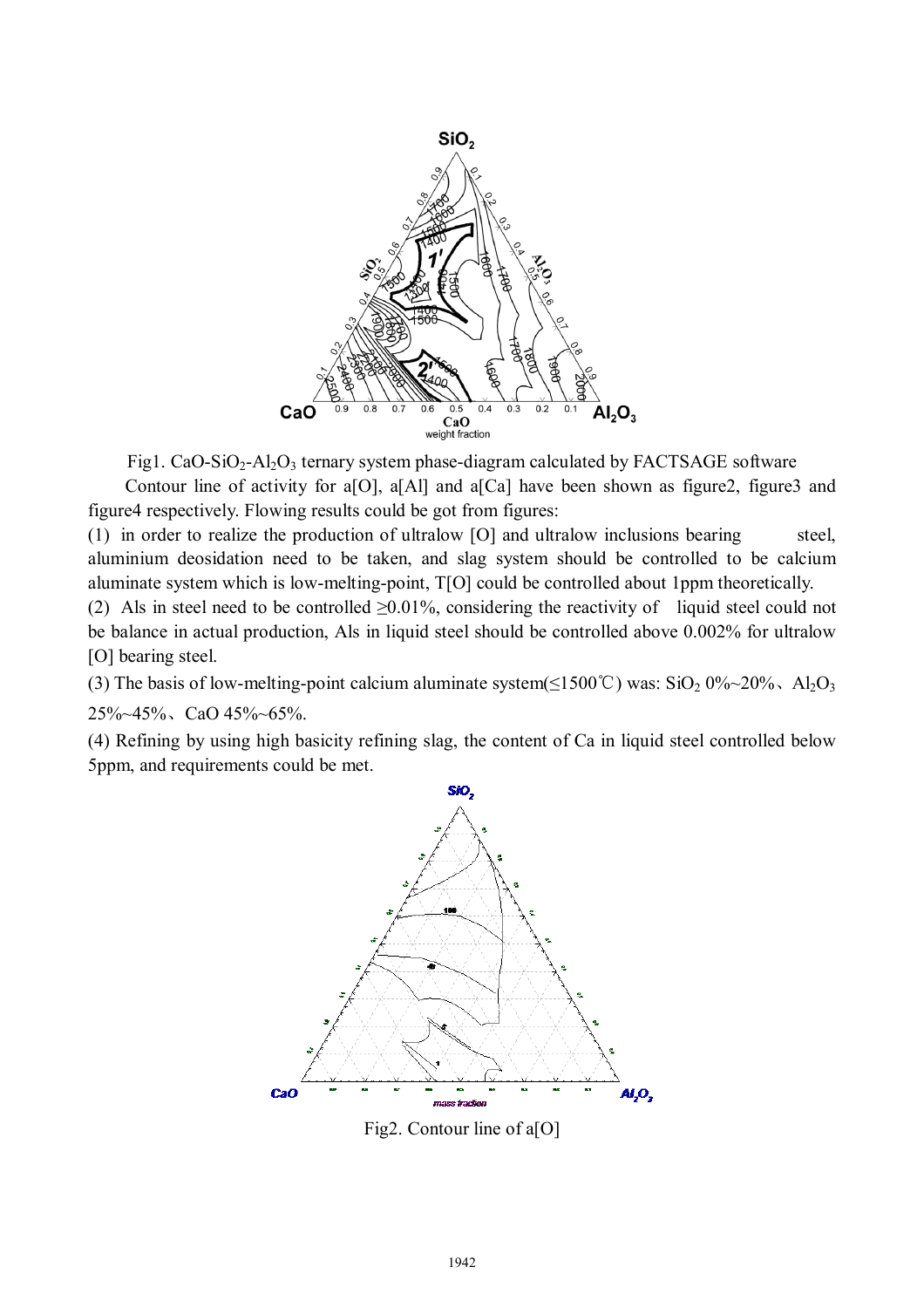

Fig4. Contour line of a[Ca]

#### **Analysis for the content of Ti**

With the content of [O] decreasing the fatigue life have been influenced more extruded for bearing steel. And fatigue life of bearing steel decreasing rapid with the increasing of Ti content while w(Ti) $>0.005$  %<sup>[7]</sup>.Case of control for low-end bearing steel which had been produced have been analyzed, and the results have been shown as figure5, conclusion that lower [C] at the end of converter and the content of [Ti] at the end of converter was lower too.





Shows as figure6, the content of [Ti] was about  $10 \times 10^{-6}$  while the content of [C] at the end of converter have been controlled at  $0.07\% \sim 0.10\%$ , increasing Ti was mainly in the process of LF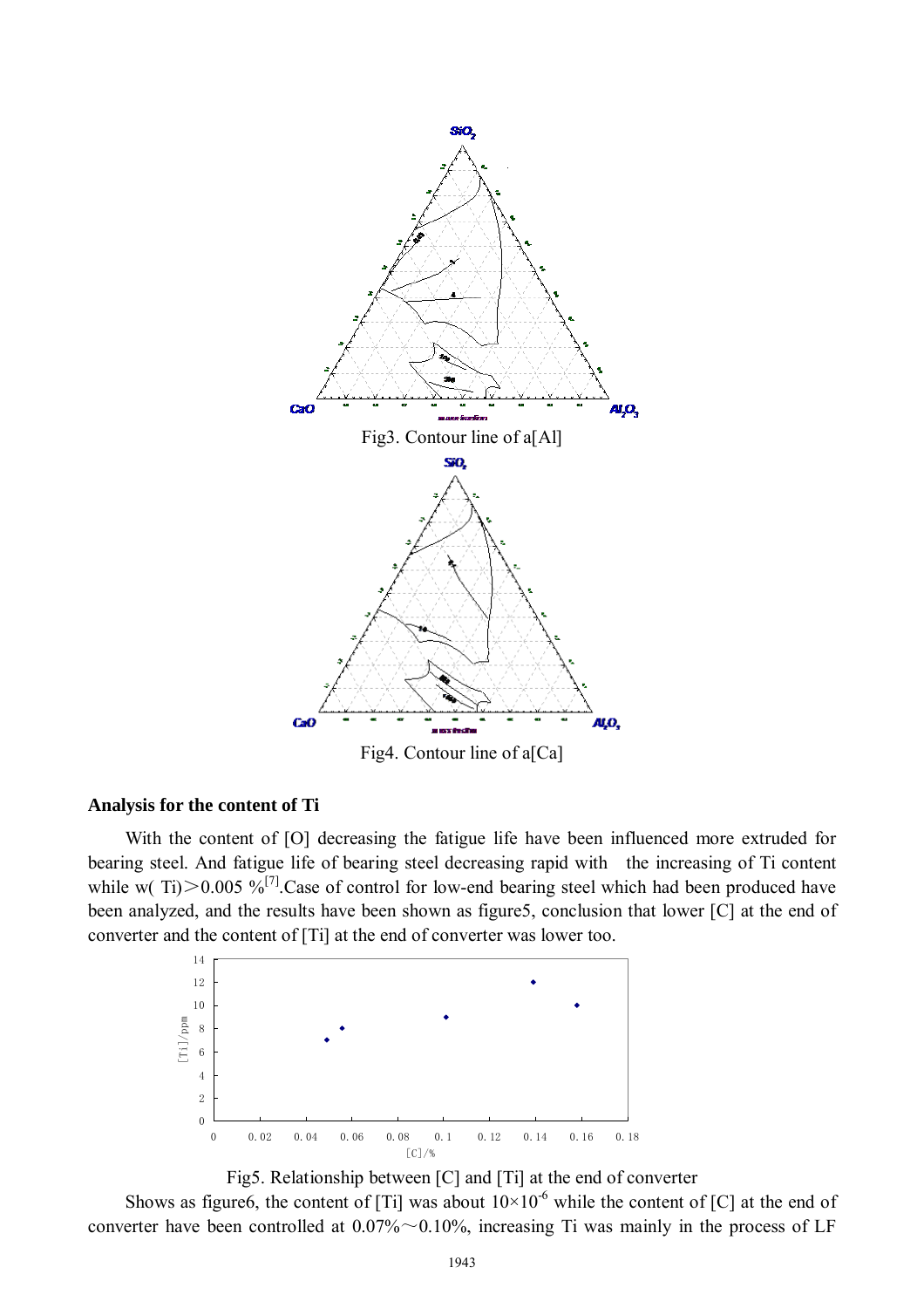refining, but RH and continuous casting not almost. So control for the amount of slag which come from converter need to be reinforced, slag should to be removed before LF for ultralow titanium bearing steel on the other hand.



Fig6. change of [Ti] in the process of smelting for representative furnaces The content of [Ti] was  $0.005\%$ ~0.007% after LF refining, the amount of titanium increased in the process of LF refining was 0~53ppm, 24ppm in average, reaction between [Al] and (TiO<sub>2</sub>) under the condition of reducibility, and caused [Ti] increased. As figure7 shows that the relationship between Als and [Ti] was unconspicuous while liquid steel have been draw up at LF station.



Fig7. Relationship between Als and [Ti] at the beginning of LF

Shows as figure8, Als at the beginning of LF have a certain relationship with the increment of [Ti] in the process of LF. The amount of (TiO<sub>2</sub>) which have been restore was few while Als≤0.08%, but increased obviously while Als≥0.08%。



Fig8. Relationship between Als at the beginning of LF and increment of [Ti] in the process of LF

Shows as figure9, the amount of  $(TiO<sub>2</sub>)$  which was restored increased obviously while at the end of LF Als≥0.07%.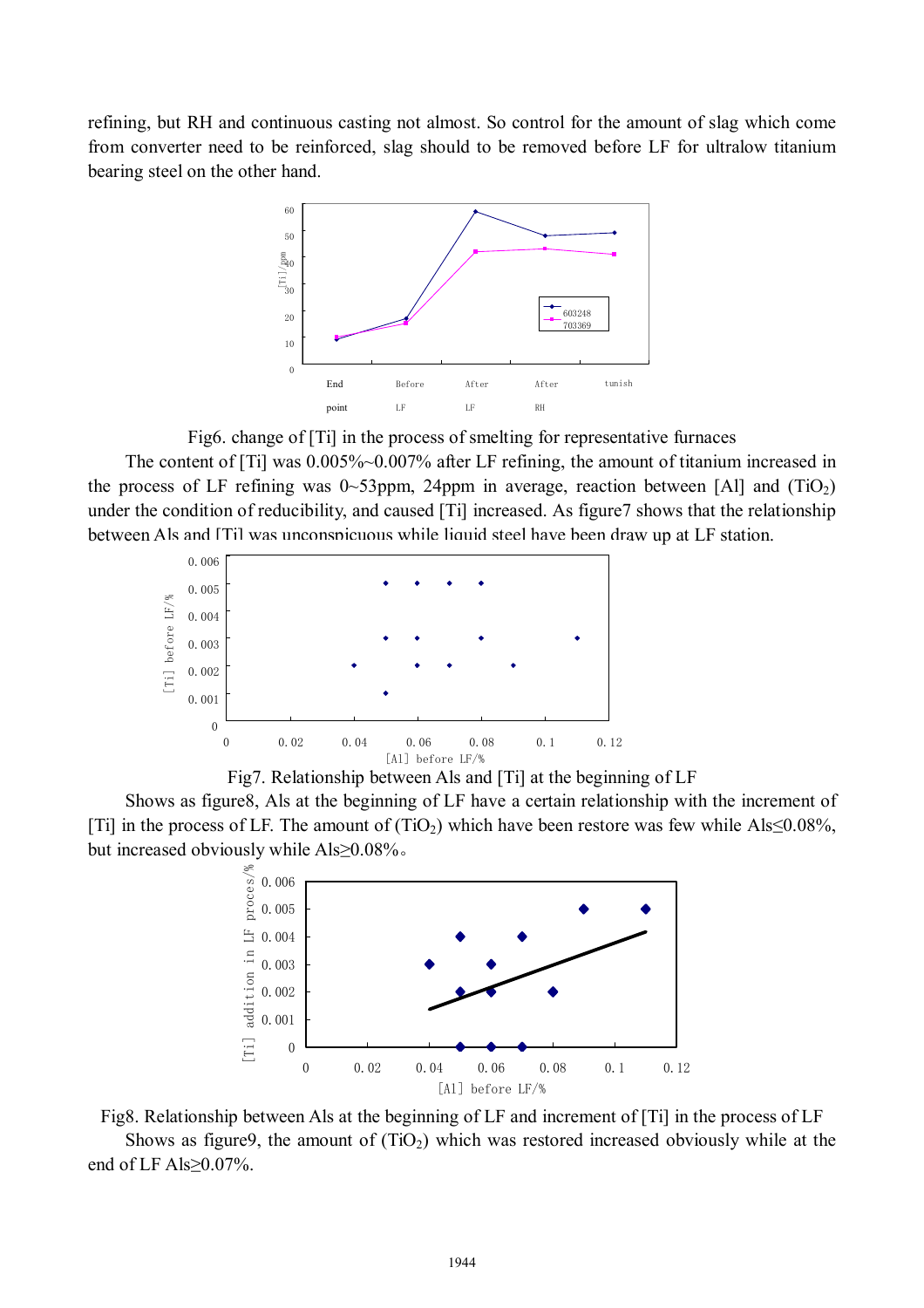

Fig9. Relationship between Als at the end of LF and increment of [Ti] in the process of LF

Influence of the compose of ladle slag on the increment of titanium in the process of LF refining were shown as figure10 and figure11. As figures show that percentage composition of  $TiO<sub>2</sub>$ in ladle slag was more the amount of increment for titanium in the process of LF refining was more too; basicity of ladle slag after LF refining was more the increment of titanium was more, but basicity is less affected relatively.



Fig10. Relationship between content of TiO2 in ladle slag and increment of Ti



Fig11. Relationship between the basicityof ladle slag and increment of Ti

## **mainly measures have been taken**

Based on the above research, flowing measures have been taken:

(1) by using the technology of semi-deoxidize, and control the content of Als at 0.06%~0.08% before LF refining by feeding aluminium wire at the station of argon blowing where after converter. (2) Sluggishing slag before tapping, and decreasing the amount of slag by using skateboard to push off slag.

(3) Non-aluminum deoxidation in the process of refining, increase the content of  $A_1O_3$  for refining ladle slag, the goal composition of refining slag is:  $SiO_2$  0%~10%,  $Al_2O_3$  30%~35%,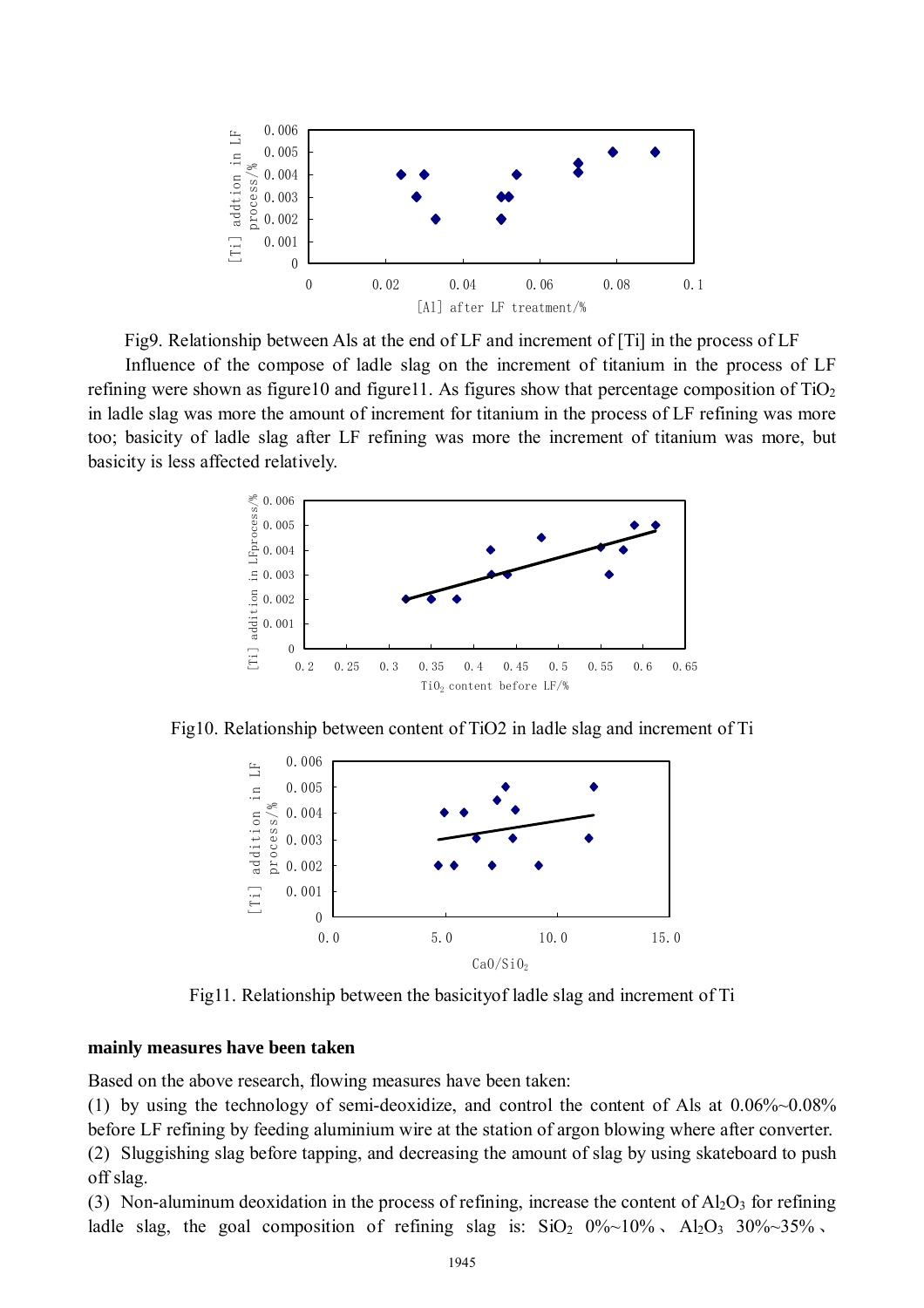CaO50%~55%. MgO $\leq$ 10%, and TFe in slag is lower and better.

(4) Control cycle time in RH  $\geq$ 20min, and ensure the time of soft argon blow more than 10min.

(5) Keep argon blowing in the process of converter smelting, protect casting, increasing the amount of covering agent for the first furnace.

#### **Test results and analysis**

#### **Detect the slag sample of process**

Results of the composition of slag at the end of converter have been shown as table1. as table 1 shows that TFe of slag have been control below 20% for most of furnaces, basicity have been control at about 3.5 stable, and reach the design requirement of project.

| Table 1 slag composition at the end of converter |       |                  |           |       |                  |                      |
|--------------------------------------------------|-------|------------------|-----------|-------|------------------|----------------------|
| No.                                              |       |                  |           |       |                  |                      |
|                                                  | CaO   | SiO <sub>2</sub> | $Al_2O_3$ | TFe   | TiO <sub>2</sub> | CaO/SiO <sub>2</sub> |
| 603248                                           | 46.67 | 13.71            | 1.54      | 16.15 | 0.366            | 3.4                  |
| 603250                                           | 43.96 | 12.83            | 1.77      | 18.4  | 0.267            | 3.4                  |
| 603254                                           | 47.72 | 13.18            | 1.59      | 15.1  | 0.263            | 3.6                  |
| 703369                                           | 41.67 | 11.83            | 1.63      | 21.4  | 0.289            | 3.5                  |

The composition of refining slag that at the end of LF have been shown as table2, the composition between two rounds tests are basically the same. Basicity  $CaO/SiO<sub>2</sub>$  have been control at  $5{\sim}11.6$  and 7.2 in average, value of CaO/Al<sub>2</sub>O<sub>3</sub> have been controlled at 2.3~3.9. reach the requirement of industrial manufacture.

|                                    | Table 2 Composition of LF refining slag that at the end of LF |       |       |       |       |                  |             | $\frac{0}{0}$ |                                                            |                   |
|------------------------------------|---------------------------------------------------------------|-------|-------|-------|-------|------------------|-------------|---------------|------------------------------------------------------------|-------------------|
| Tundish<br>No.                     | No.                                                           | CaO   | MgO   | MnO   | TFe   | SiO <sub>2</sub> |             |               | $TiO2$ Al <sub>2</sub> O <sub>3</sub> CaO/SiO <sub>2</sub> | CaO/<br>$Al_2O_3$ |
| 8furnaces<br>Continuous<br>casting | 603248                                                        | 59.51 | 2.65  | 0.178 | 2.1   | 7.31             | 0.206       | 20.97         | 8.1                                                        | 2.8               |
|                                    | 603250                                                        | 60.76 | 2.77  | 0.214 | 0.598 | 11 23            | 0.11        | 18.3          | 5.4                                                        | 3.3               |
|                                    | 603251                                                        | 60.3  | 2.96  | 0.132 | 0.662 | 8.27             | 0.156       | 19.52         | 7.3                                                        | 3.1               |
|                                    | 603253                                                        | 63.18 | 2.39  | 0.103 | 0.409 | 8.24             | 0.132       | 20 3          | 7.7                                                        | 3.1               |
|                                    | 603254                                                        | 62.98 | 0.911 | 0.26  | 0.826 | 5.53             | 0.156 23.72 |               | 11.4                                                       | 2.7               |
|                                    | 603255                                                        | 59.96 | 5.31  | 0.404 | 0.829 | 12.73            | 0.222       | -15.65        | 4.7                                                        | 3.8               |
|                                    | 703368                                                        | 60.68 | 6.29  | 0.175 | 0.408 | 12.18            | 0.187       | 15.58         | 5.0                                                        | 3.9               |
|                                    | 703369                                                        | 59.53 | 5.26  | 0.117 | 0.282 | 649              | 0.168       | 23.76         | 9.2                                                        | 2.5               |

Ladle slag that at the end of RH have been shown as table3, compare with LF refining slag, it could be found that the composition change seldom.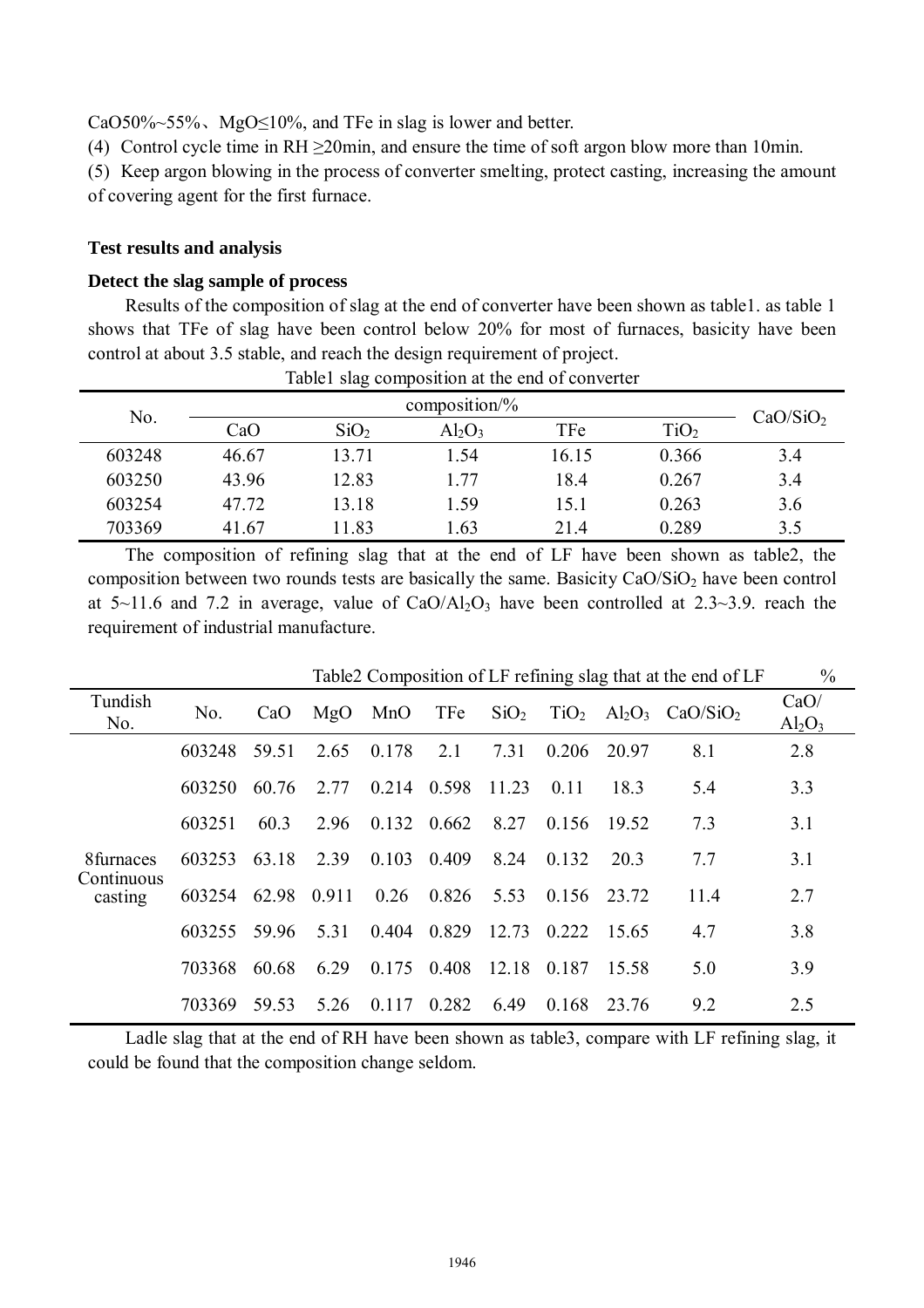| No.    | composition/% |                  |           |       |      |       |                  |                      | $CaO/Al_2O_3$ |
|--------|---------------|------------------|-----------|-------|------|-------|------------------|----------------------|---------------|
|        | CaO           | SiO <sub>2</sub> | $Al_2O_3$ | FeO   | MgO  | MnO   | TiO <sub>2</sub> | CaO/SiO <sub>2</sub> |               |
| 703100 | 58.16         | 9 1 7            | 20.82     | 0.772 | 5.09 | 0.122 | 0.516            | 6.3                  | 2.8           |
| 602899 | 53 34         | 9.38             | 24.23     | 0.836 | 6.76 | 0.125 | 0.560            | 5.7                  | 2.2           |
| 602903 | 57.9          | 9.6              | 20.02     | 1.42  | 5.7  | 0.14  | 0.613            | 6.0                  | 2.9           |
| 602902 | 60.43         | 8.44             | 17.06     | 0.772 | 4.78 | 0.106 | 0.298            | 7.2                  | 3.5           |
| 602901 | 57 34         | 7.56             | 23.1      | 0.772 | 5.65 | 0.127 | 0.293            | 7.6                  | 2.5           |
| 703098 | 5745          | 4 3 7            | 22.98     | 0.772 | 6.33 | 0.102 | 0.235            | 13.1                 | 2.5           |

Table3 Composition of slag that at the end of RH

## **T[O], N**

Test results of T[O] and N for crystallizer steel samples have been shown as table4, the content of N have been controlled below 60ppm, T[O] was below 10ppm.

|            |        |    | Table4 Test results of T[O] and N for crystallizer steel samples | ppm |
|------------|--------|----|------------------------------------------------------------------|-----|
| tundish    | No.    | N  | T[O]                                                             |     |
|            | 603248 | 60 | 8                                                                |     |
|            | 603250 | 59 | 9                                                                |     |
|            | 603251 | 58 |                                                                  |     |
| 8furnaces  | 603253 | 47 | 6                                                                |     |
| continuous | 603254 | 55 | 8                                                                |     |
| casting    | 603255 | 58 | 9                                                                |     |
|            | 703368 | 55 | 9                                                                |     |
|            | 703369 | 48 | O                                                                |     |

Content of [N] in the process of smelting for representative furnaces have been shown as figure 12. as figure shows that the process form the end of LF refining to continuous casting content of N increased a little bit, that means the effects of protect casting was well.



Fig12. Change of [N] in the process of smelting for representative furnaces

# **Content of Ti**

Content of Ti in testing bearing steel billets have been shown as table 5. [Ti] have been controlled at  $20 \times 10^{-6} \sim 30 \times 10^{-6}$ ,  $25.6 \times 10^{-6}$  in average. Table5 [Ti] of end product

| $1401Q$   $11$   01 01 $Q$ uluit<br>$[Ti]/10^{-6}$<br>Quantity/furnace |      |  |  |  |  |  |
|------------------------------------------------------------------------|------|--|--|--|--|--|
|                                                                        |      |  |  |  |  |  |
| $\cdot$ $\cdot$<br>minimum                                             | 20   |  |  |  |  |  |
| maximum                                                                | 30   |  |  |  |  |  |
| average                                                                | 25.6 |  |  |  |  |  |